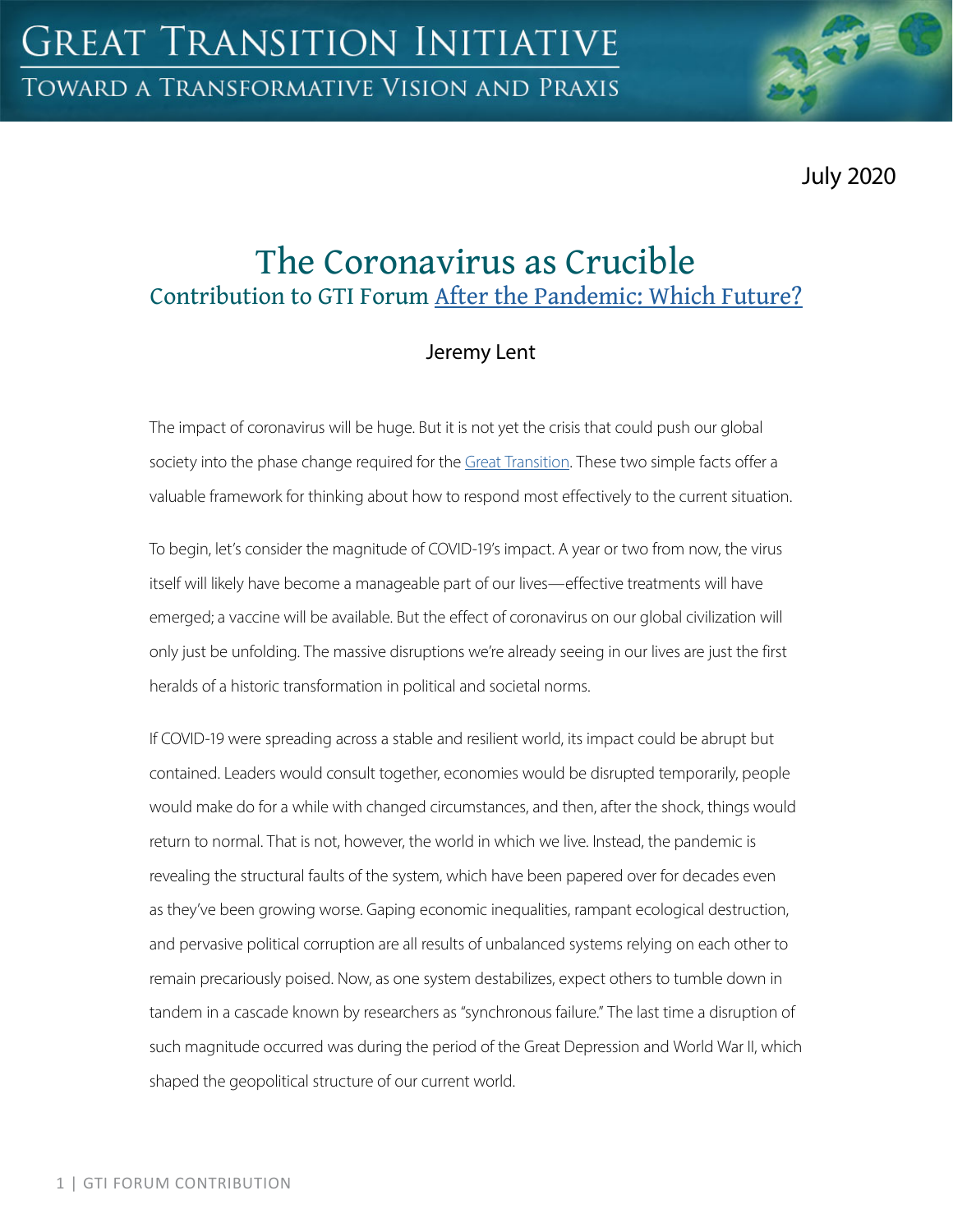#### Coronavirus as a Crucible

In just a few months, we have seen political and economic ideas seriously discussed that had previously been dismissed as fanciful or utterly unacceptable: universal basic income, government intervention to house the homeless, and state surveillance on individual activity, to name just a few. This is just the beginning of a process that will expand exponentially in the ensuing months, as the world begins to reel from the aftereffects of the shutdown.

A crisis such as the coronavirus pandemic has a way of massively amplifying and accelerating changes that were already underway: shifts that might have taken decades can occur in weeks. Like a crucible, it has the potential to melt down the structures that currently exist and reshape them, perhaps unrecognizably.

What might the new shape of society look like? There is a serious risk that the new stable state will be closer to a Fortress World, with increased state surveillance, empowered authoritarianism, further breakdowns in democratic norms, mega-corporations even more dominant, and heightened militarism in international relations. In contrast, as many have pointed out, there is also a resurgence in the values that would underlie a transformed world, such as mutual aid, compassionate community, grassroots empowerment, and global collaboration.

#### The Next (Tidal) Wave

However, no matter which way the crucible hardens, COVID-19 is not a big enough phenomenon to reshape the flawed foundation of our current worldview that has brought our civilization to its current predicament. Our dominant worldview is based on an underlying theme of separation: people are separate from each other, humans are separate from nature, and nature itself is no more than an economic resource. The value system built on this foundation is the ultimate cause of the world's gaping inequalities, our roller-coaster global financial system, our failure to respond to climate breakdown, and our unsustainable frenzy of consumption. It provides the implicit basis for ruthless neoliberal policies, the domination of transnational corporations focused solely on shareholder returns, and the worldwide obsession with maintaining unsustainable GDP growth on a finite planet.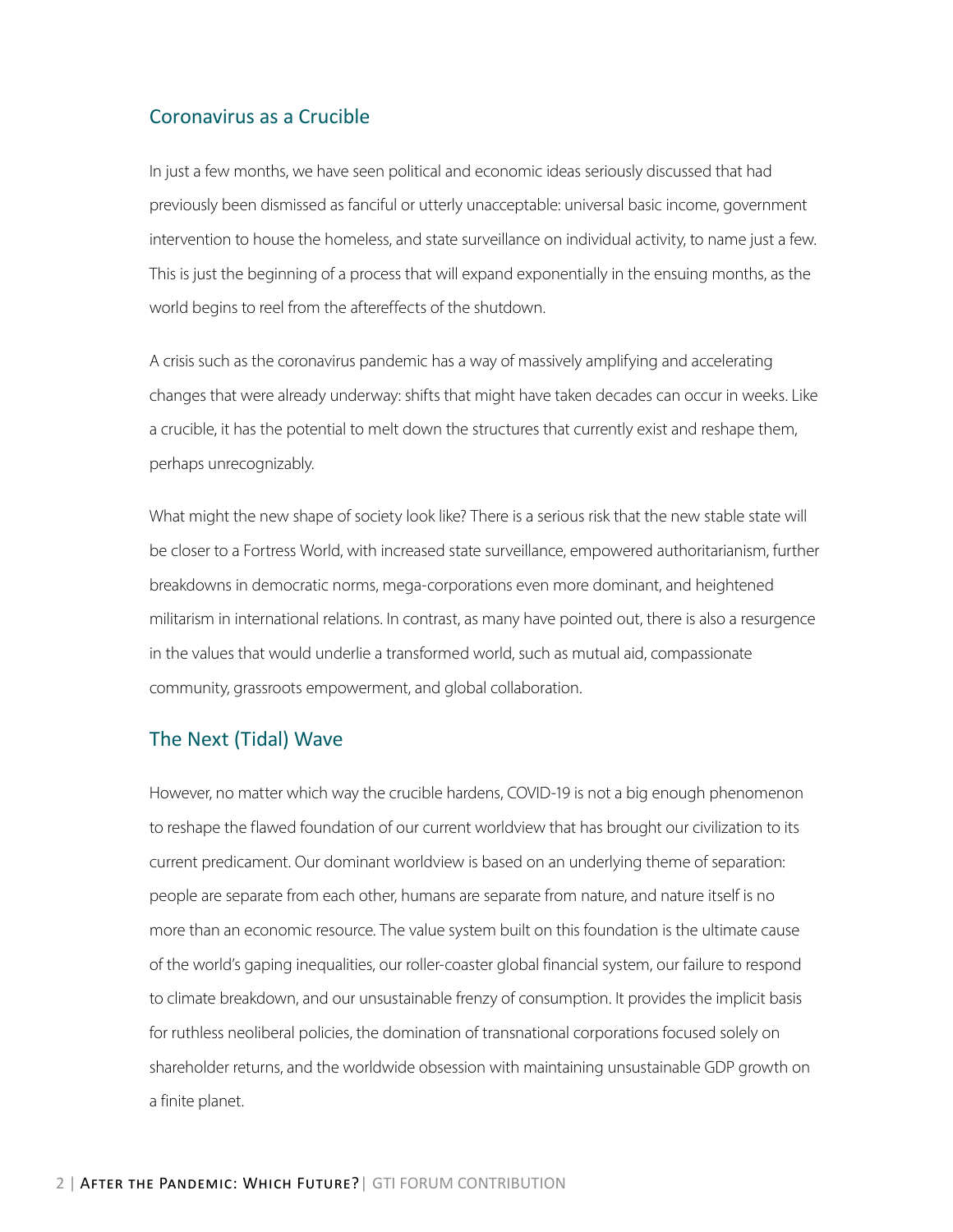As our civilization hurtles toward the precipice through this century, we will encounter ever greater shocks that will make COVID-19 seem like a leisurely rehearsal by contrast. We can expect massive urban flooding, global famines, and overwhelming refugee crises that will shake the foundations of our civilization's overbuilt edifice. As the interconnected links of our global system unravel, millions of people will reject the values that wrought this devastation, and look for a replacement. The value system they choose will determine whether this century ends in a Fortress World, a civilizational collapse, or a fundamental transition to a life-affirming world based on dignity and community: an ecological civilization.

### Coronavirus as a Trimtab

This is the broader context that sheds light on the importance of COVID-19. By itself, this pandemic won't force the required change in our civilization's direction, but it can begin to set a course away from the current trajectory of rampant self-destruction. Buckminster Fuller offered the brilliant metaphor of a trimtab, the miniature rudder in front of an ocean liner that helps the main rudder to shift direction almost effortlessly by changing the pressure in front of it. Similarly, we can view the potential for significant policy changes in the wake of coronavirus as a trimtab for the redirection of our global civilization that is the only way to avert catastrophe in the longer term.

This suggests that the most skillful approach to the current situation is to identify those policy initiatives that are already garnering popular support—and can also serve as trimtabs to move our entire civilization toward a new trajectory. In my view, some of the highest potential trimtabs are the idea of a universal basic income, which is now being discussed favorably even in conservative mouthpieces such as the *Financial Times*; Kate Raworth's ["doughnut economics,"](https://greattransition.org/publication/dollars-doughnuts) which is being used as a model for Amsterdam's coronavirus recovery plan; and full-scale implementation of a Green New Deal in the United States.

Others may identify other trimtabs that are just as, or even more, effective. I simply offer this framework as a lens to view how we might skillfully prioritize the progressive forces unleashed by the current pandemic as preparation for the far greater disruptions yet to come.